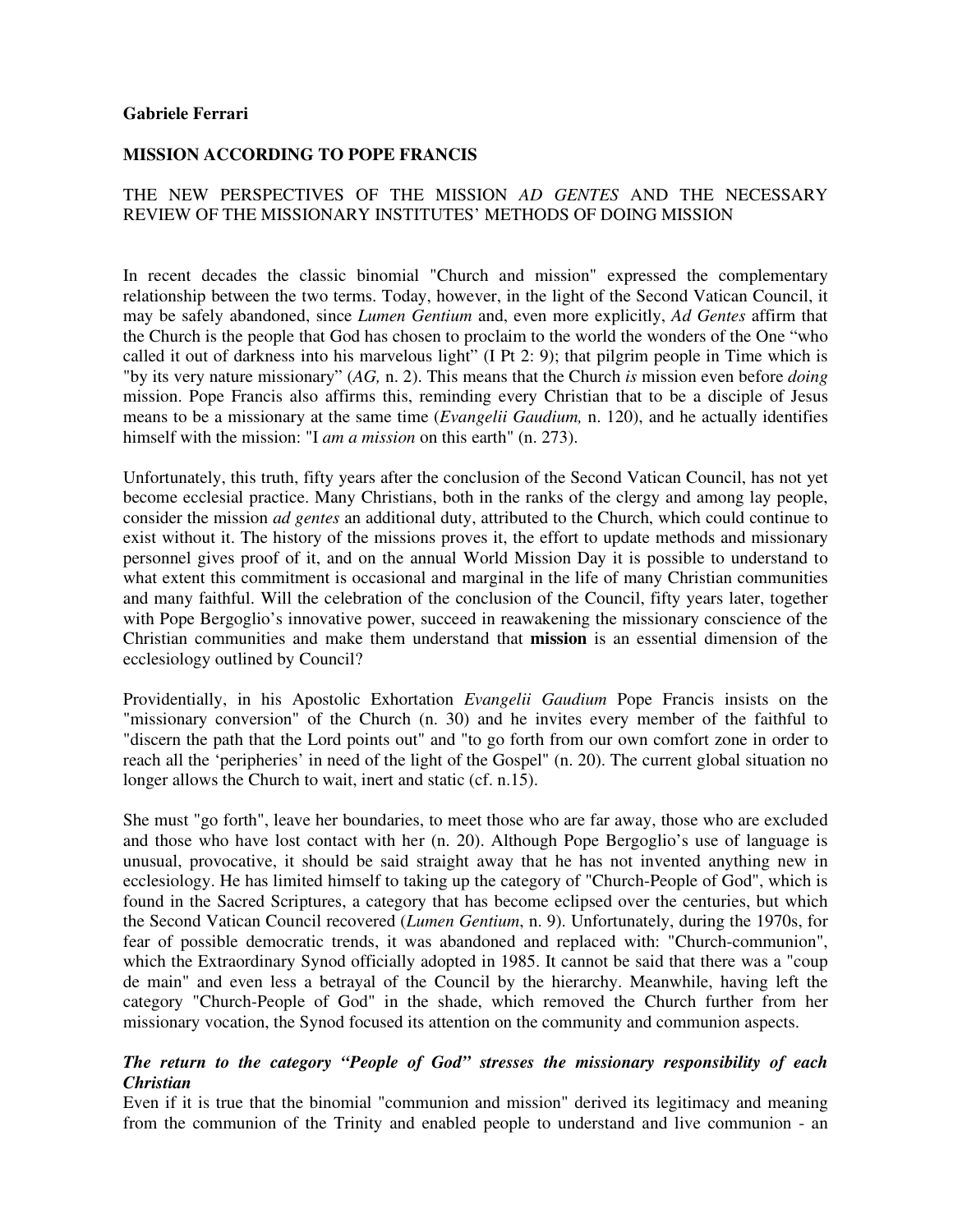essential aspect of the Church, - Pope Bergoglio has clearly opted to return to the category of "the entire people of God" (n. 17). In fact this category promotes and emphasizes the missionary and prophetic responsibility of the Church and of every disciple, without denying the communitarian dimension. This inserts the Church of Pope Francis into the dynamism of history endowed with the superlative epithet of the Kingdom of God, which the Church serves, as he said at the Angelus on Sunday, 12 October 2014: "The goodness of God has no bounds and does not discriminate against anyone.... Everyone is given the opportunity to respond to the invitation to his call; no one has the right to feel privileged or to claim an exclusive right.... We must open ourselves to the peripheries, also acknowledging that, at the margins too, even one who is cast aside and scorned by society is the object of God's generosity. We are all called not to reduce the Kingdom of God to the confines of the 'little church' - our 'tiny little church' - but to enlarge the Church to the dimensions of the Kingdom of God ".

## "A CHURCH WHICH 'GOES FORTH'" (n. 46) ACCORDING TO POPE FRANCIS

Not by chance or an excess of imagination, Pope Francis considers the Church of Jesus Christ to be "a Church which goes forth", a dynamic Church that opens herself to the world, which does not withdraw into herself and her internal problems, but keeps her gaze fixed on the geographical and existential "peripheries". In fact, a Church that fails to open herself to the world, Francis has said repeatedly, is an "unhealthy" Church (n. 49), which becomes sterile and falls into those "temptations" of which the Pope speaks in Chapter Two of *Evangelii Gaudium,* (24 November 2013).

## *It is by opening herself to the world that the Church heals her own troubles*

Temptations, such as selfishness, sloth, pessimism and above all spiritual worldliness, are so many pathologies from which the Church must keep away and which, if necessary, must be treated, because they compromise the joy of evangelization. The "Church which goes forth" can only be an extrovert Church, listening to the world and its hopes. "Being Church means being God's people", says Francis, "God's leaven in the midst of humanity", "a place of mercy freely given, where everyone can feel welcomed, loved, forgiven and encouraged" (n. 114). The Church is "the house of the Father, where there is place for everyone", "the Church is not a tollhouse" that selects who can enter and who must remain outside (n. 47), but "in her maternal concern, tries to help them experience a conversion which will restore the joy of faith to their hearts and inspire a commitment to the Gospel" (n. 15, cf. n. 139).

Here, it is not possible to trace the full identikit of the Church according to Francis. Actually it is not the Pope's intention to introduce innovations in this field, but only to apply the Council's Teaching consistently. However, once having recalled the Traditional face of the Church as God's Pilgrim People journeying in the world, Francis draws the consequences for all Christians whom he considers to be "*missionary disciples*" (n. 120), not disciples *and* missionaries, but real missionaries *because* they are disciples to the *extent* they want to be faithful to themselves and to their Christian vocation.

## *The disapproval of certain conservative missionary circles*

As on the occasion of the promulgation of *Evangelii Nuntiandi*, Paul VI's Apostolic Exhortation on the evangelization of the contemporary world (8.12.1975) – as well as on the occasion of the publication of *Evangelii Gaudium*, which symptomatically quotes Paul VI's document several times, certain conservative missionary circles that still favoured the classic style of the mission *ad gentes*, reacted negatively, fearing that widening the mission to the whole activity of the Church might further weaken the already weak specificity of the mission *ad gentes* and compromise it at a time when missionary personnel were affected by its numerical decrease. Perhaps they did not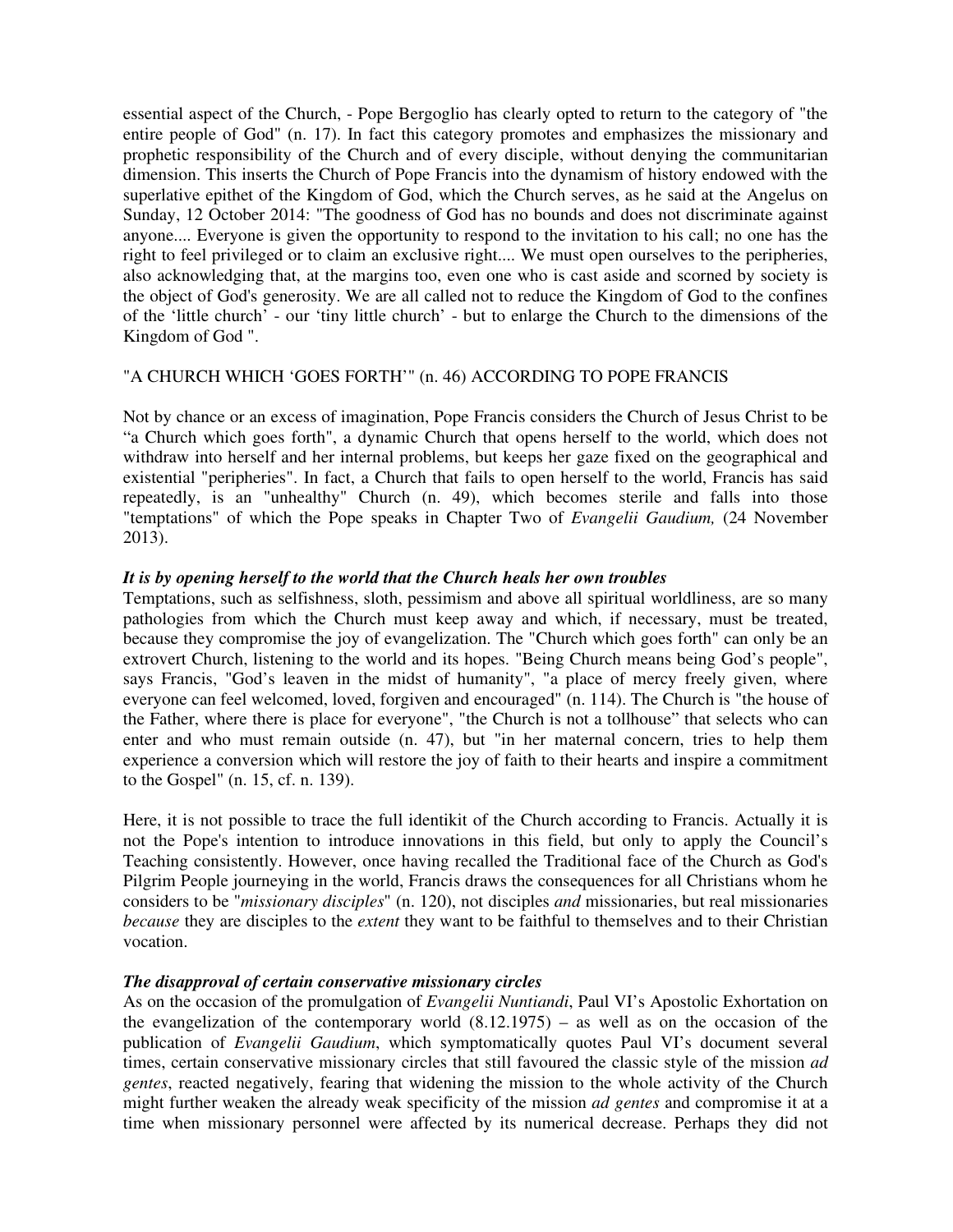realize that isolating the mission *ad gentes* would only close it in a past that could no longer be revived and confine it to a model that was neither current nor feasible today.

Instead I think that Pope Francis, with this programmatic document of his pontificate, offers to mission *tout court* and therefore also to the mission *ad gentes* three new elements that can renew it and enable it to respond to the expectations of today's world. He actually calls the Missionary Institutes to continue to revise and up-date the model of the mission *ad gentes* which, after the end of colonial period, became irreparably outmoded and outdated.

## A MISSION BASED ON WITNESS

The first affirmation expresses a novelty that shocked and scandalized the traditionalists, who were afraid to call into question what had always been done: "It is not by proselytizing that the Church grows, but 'by attraction'" (cf. nn. 15, 131). This affirmation, which Pope Francis borrowed from Benedict XVI, invalidates the way of doing mission that characterized the mission *ad gentes* of the last two centuries. Then, when missionaries from the Western hemisphere exported the Gospel message it was inevitably coated with Western cultural forms and they inadvertently introduced themselves with an – albeit unconscious and often unwanted - complex of superiority and conquest to non-Christians. With this affirmation Pope Francis suggests a new way of doing mission. However it is not new because it was the mission of the first Christian Community, the "mission in action<sup>13</sup> or the mission by irradiation or attraction (see Acts  $2:47)^4$ .

#### *Mission starts from daily, joyful witness*

The mission starts with the everyday, joyful witness of a community shaped by the communion of the Holy Spirit and the Eucharist, made up of people whose behaviour radiates the face of the Lord and the charity of the Spirit of the Risen Lord. The Pope certainly does not condemn the generosity and the work of the evangelizers of the past, many of whom paid with their blood for their fidelity to the proclamation of the Gospel. Nor does he think that evangelization, as a proclamation of the Gospel, and *plantatio ecclesìa*, has gone out of fashion. Instead, the Pope goes to the root of the mission and invites everyone to do mission by: testifying to the Gospel through their example, offering the Gospel lived, and sharing with everyone, especially those who are far away, excluded, and the poorest, the joyful certainty that dwells in the heart of the evangelizer, that is, "God loves him, that Jesus Christ has saved him and that his love always has the last word" (n.151). And the joy that springs from discovering salvation infects the other and shows him, even before telling him in words, the mystery of the Kingdom, namely, that life comes from the death of Christ on the Cross. The Pope says it at the beginning of *Evangelii Gaudium*: "The joy of the Gospel fills the hearts and lives of all who encounter Jesus. Those who accept his offer of salvation are set free from sin, sorrow, inner emptiness and loneliness.... In this Exhortation I wish to encourage the Christian faithful to embark upon a new chapter of evangelization marked by this joy, while pointing out new paths for the Church's journey in the years to come" (n.1).

#### *Witness to the encounter with Jesus*

The proclamation of the Gospel arises therefore from the joyful witness of the encounter with Jesus and the newness of life that he has produced in the missionary disciple, of the love aroused in him by the experience of mercy and gratuitous love that Jesus offers to all and from the desire to share this happy news with those who have not yet received it. Living among the people and sharing: "The joy and hope, the grief and anguish of the men of our time, especially of those who are poor or afflicted in any way" (Pastoral Constitution on the Church in the Modern World *Gaudium et Spes,* n. 1; 7 December 1965), the missionary disciple *shows* by his behaviour, even before speach, the face of Jesus and the mystery of the Kingdom of God. Hence it is important not to confuse this image with that of a technician or an entrepreneur of works however holy and beneficial, but that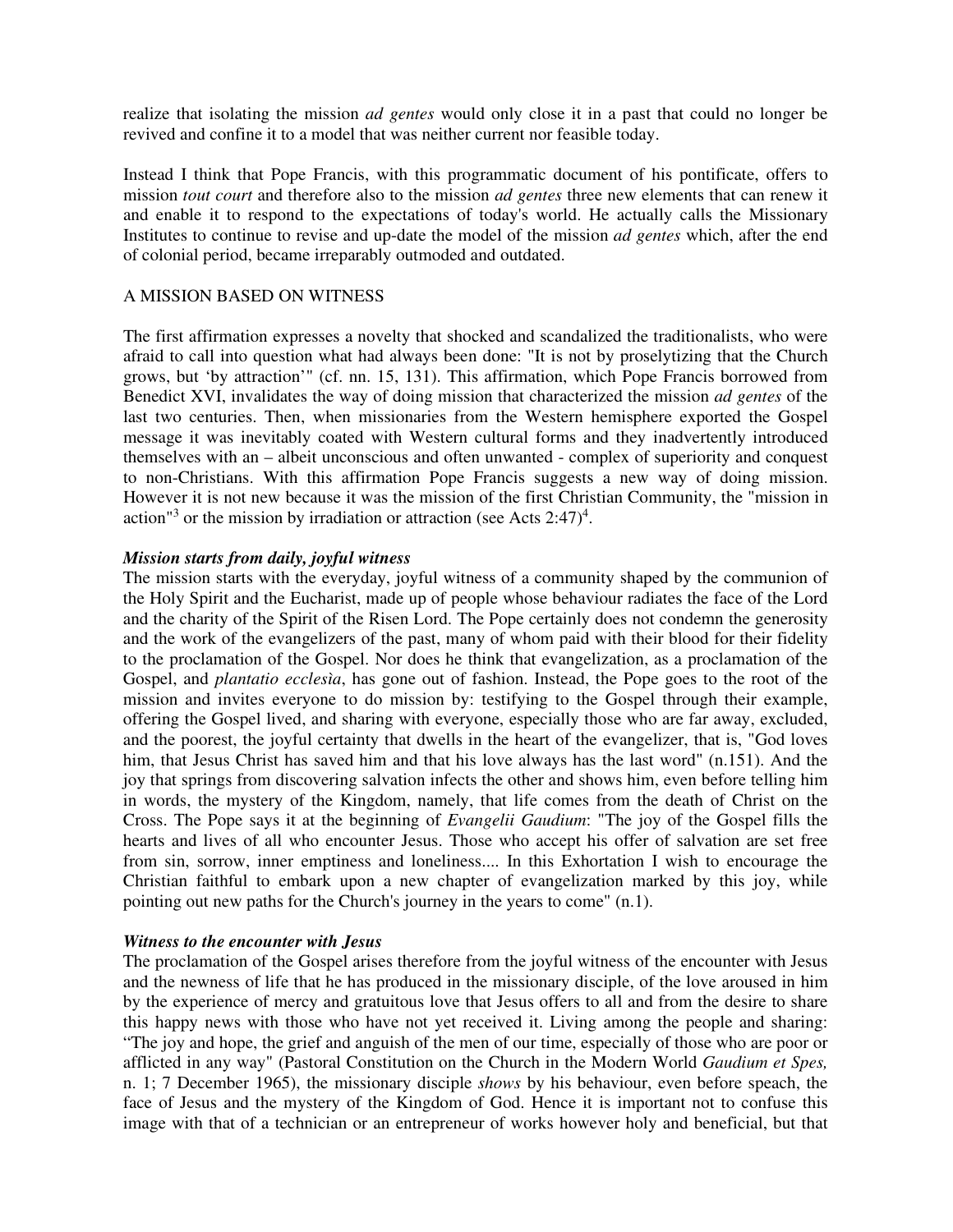the missionary disciple remain above all the seeker of God, as a poor and supportive pilgrim of the people in whose midst he lives and with whom he goes on the joyous worshipful search for the "seeds of the Word" (*Ad Gentes*, n. 11) that the Spirit has sown in furrows of history.

# **A MISSION IN DIALOGUE WITH CULTURE**

The second novelty the Pope introduces in understanding the Church's mission today is the importance of culture and therefore of dialogue<sup>5</sup> with the world at all levels and with all the interlocutors and of the process of inculturation at the moment of evangelization. In fact, this is not a novelty but it stresses the permanent dimension of the mission that is presented as the *style* of the Church's mission.

## *The importance of dialogue and culture*

 In the past, dialogue was perceived as a confrontation among experts. Today the Pope presents "evangelization" as an unavoidable "path of dialogue" (n. 238), part of the daily life of the faithful who, before emphasizing cultural or religious differences, try to share the common factors in life and in faith. The Pope affirms the duty to dialogue with everyone, to enter into every possible form of dialogue after the example of Jesus in the encounter with the Samaritan woman (cf. n. 72 and n. 120) and we could add with Nicodemus, with the man born blind and in general with the disciples. This approach was characteristic of Jesus' style, especially in the Fourth Gospel.

#### *Dialogue with everyone always*

 Dialogue, as a commitment and *style* of the Church, was already authoritatively formulated fifty years ago by Paul VI in his Encyclical *Ecclesiam Suam*. In it, Pope Montini affirmed that "The Church must enter into dialogue with the world in which it lives. The Church has something to say, a message to give, a communication to make", (*Ecclesiam Suam*, n. 65). Dialogue means positive reciprocal encounter, sincere listening, esteem and respect for the interlocutor; it also means a wish to learn and not just to teach. Pope Francis takes up this modality of the mission and insists on the need for the Church to dialogue with everyone and always, "with States, dialogue with society including dialogue with cultures and the sciences – and dialogue with non-believers" (n. 238). Dialogue is a necessity for the Church because she does not have all the solutions but knows she can identify them and consider them to be the result of research undertaken jointly with all men of good will. Pope Bergoglio writes: "Neither the Pope nor the Church have a monopoly or the interpretation of social realities or the proposal of solutions to contemporary problems" (n. 184, cf. 241).

## *Listening to the Spirit and observing the signs of the times*

Secondly, the Church in dialogue means that she also listens to others who listen to God, because "the Church is herself a missionary disciple. She needs to grow in her interpretation of the revealed word" (n. 40), by listening to the Spirit who speaks to everyone, not only to the Churches, throughout history, attentive to the so-called "signs of the times" (n. 51). Finally, dialogue is necessary for the Church's mission, it is not an accessory need but a feature of her style, because it is inscribed in the identity of the Church, which is made in the image of the Trinity, of a God who is dialogue. "In faithfulness to the divine initiative the Church too must enter into a dialogue of salvation with all men and women" (*Dialogue and Proclamation*, 19 May 1991, n. 38). In the vision of Paul VI and the Council, the purpose of dialogue is not to convince the interlocutor, but the way the Church is ready to listen to others in the certainty that God speaks to everyone, Christians and non-Christians; so the Church can learn from everyone and not only teach.<sup>6</sup> Unfortunately, many Christians still consider dialogue to be an *optional* aspect of the mission or an area reserved to certain experts. The fact that Pope Francis refers to it again and states that it is important and necessary in its various expressions, such as a dialogue "related to the concerns which the person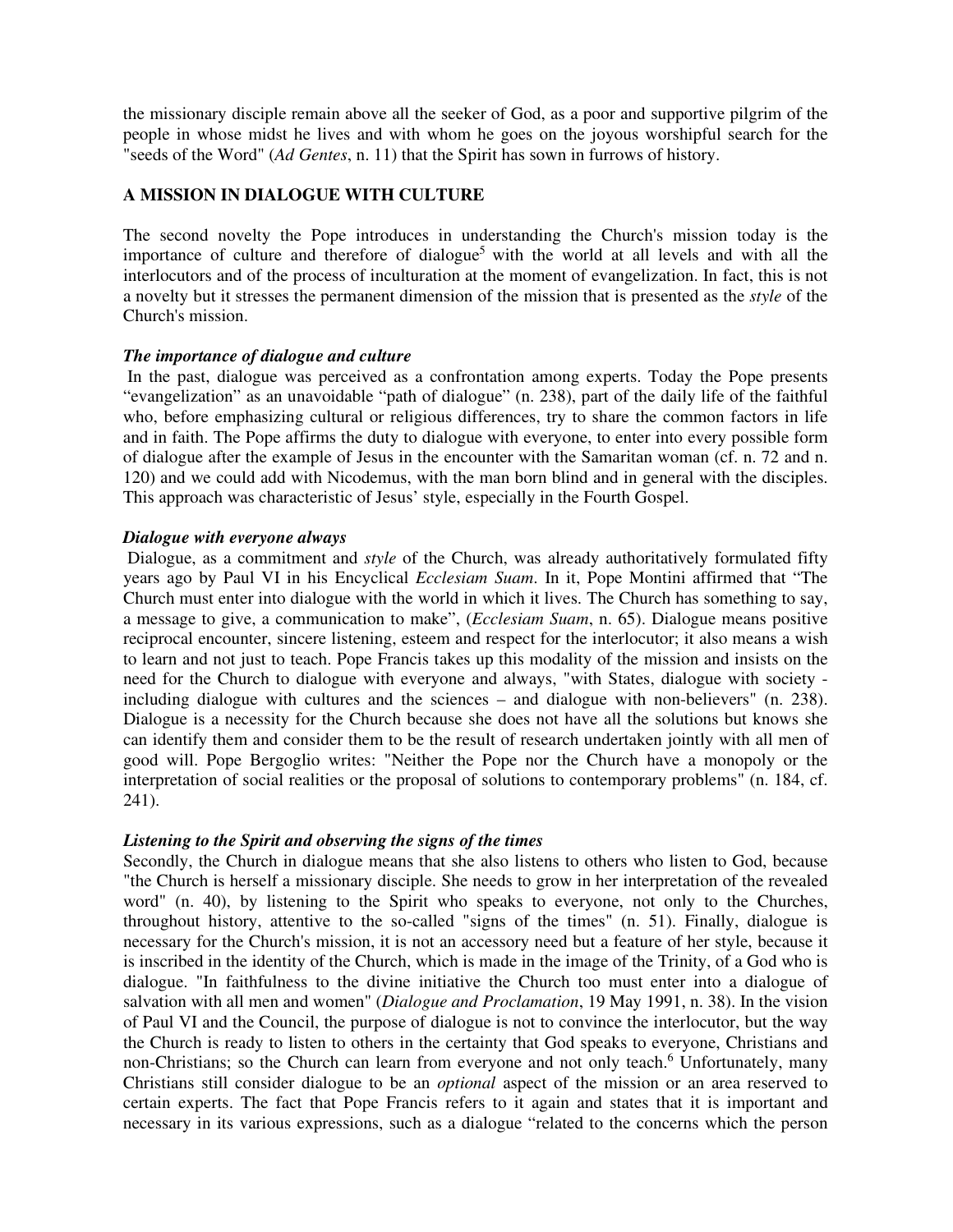may have expressed" (n. 128); as dialogue with the various religions (nn. 242-258), reinforces the Teaching of the Magisterium and removes the suspicion - unjust and offensive - that missionaries yield to the temptation of Irenicism in order not to disturb the conscience of others by proclaiming the Gospel and Christianity's demands.

## **THE COMMITMENT TO INCULTURATION**

Another aspect of mission, although already spoken about for decades, is still new or, at least, little implemented: namely, the mission of a "Church going forth". This is what the Pope is asking for today, as well as the commitment to inculturate the faith.

## *The Gospel cannot be spread through a single model*

The Church is aware that for the Gospel to be transmitted it needs culture as a vehicle (cf. nn.115- 116). For this reason the Pope once again asks missionaries to learn about, respect and promote the culture of every people according to the Teaching of the Council (cf. *Ad Gentes*, n. 22) and of the Ecclesial Magisterium (*Redemptoris Missio*, cf. nn. 52-54). Here too there is no change because, starting from the Incarnation of the Verb, the Word reaches man necessarily through his own culture. "The need for such involvement has marked the Church's pilgrimage throughout her history, but today it is particularly urgent" (n. 52), because inculturation is an inalienable dimension of evangelization.

In our multicultural world the urgency to inculturate the faith and the Gospel (cf. n. 115) has become more pressing. The Pope stresses this need, which is not recent, <sup>7</sup> because "Christianity does not have simply one cultural expression" to be transmitted because, … "it will also reflect the different … cultures and peoples in which it is received and takes root" (n. 116). The need for inculturation in mission, formulated back in 1979, appears in all the documents of the Pontifical Magisterium whatever the subject treated. Nevertheless, not many steps forward have been made. Fear of compromising unity and communion has slowed down many of the possible attempts. With Pope Francis the matter of inculturation has once again emerged from the academic discussion to push the evangelizers to implement it at last.

## *To become incarnate in the world of the poor*

One area in which Pope Francis asks the "Church which goes forth" (I, n. 20) to incarnate herself or inculturate herself is the world of the poor, broadly reformulating the theme of poverty and the poor and developing that "option for the poor" which, although present in the Church's Magisterium, had been looked upon with some suspicion in recent decades because of possible ideological manipulation. Today, Francis has overcome this by saying openly: "I want a Church which is poor and for the poor" (n. 198). These words reflect the Conciliar ecclesiology which spoke of a "Church of the poor" (cf. *Lumen Gentium*, n. 8), a perspective that was forgotten all too soon. Today it appears not as an aspect of ecclesial ethos, but as a "theological category rather than a cultural, sociological, political or philosophical one.... The Church has made an option for the poor which is understood as a 'special form of primacy in the exercise of Christian charity, to which the whole tradition of the Church bears witness'. 'This option', - as Benedict XVI has taught – 'is implicit in our Christian faith in a God who became poor for us, so as to enrich us with his poverty'" (n. 198). The Church is deeply marked by this mission because the poor "have much to teach us" and God's "mysterious wisdom" reaches us through them (*ibid*.). No one can avoid hearing the cry of the poor, "none of us can think we are exempt from concern for the poor and for social justice" (n. 201). The option for the poor is a dimension of the mission of the Church and an inalienable dimension of the process of inculturation.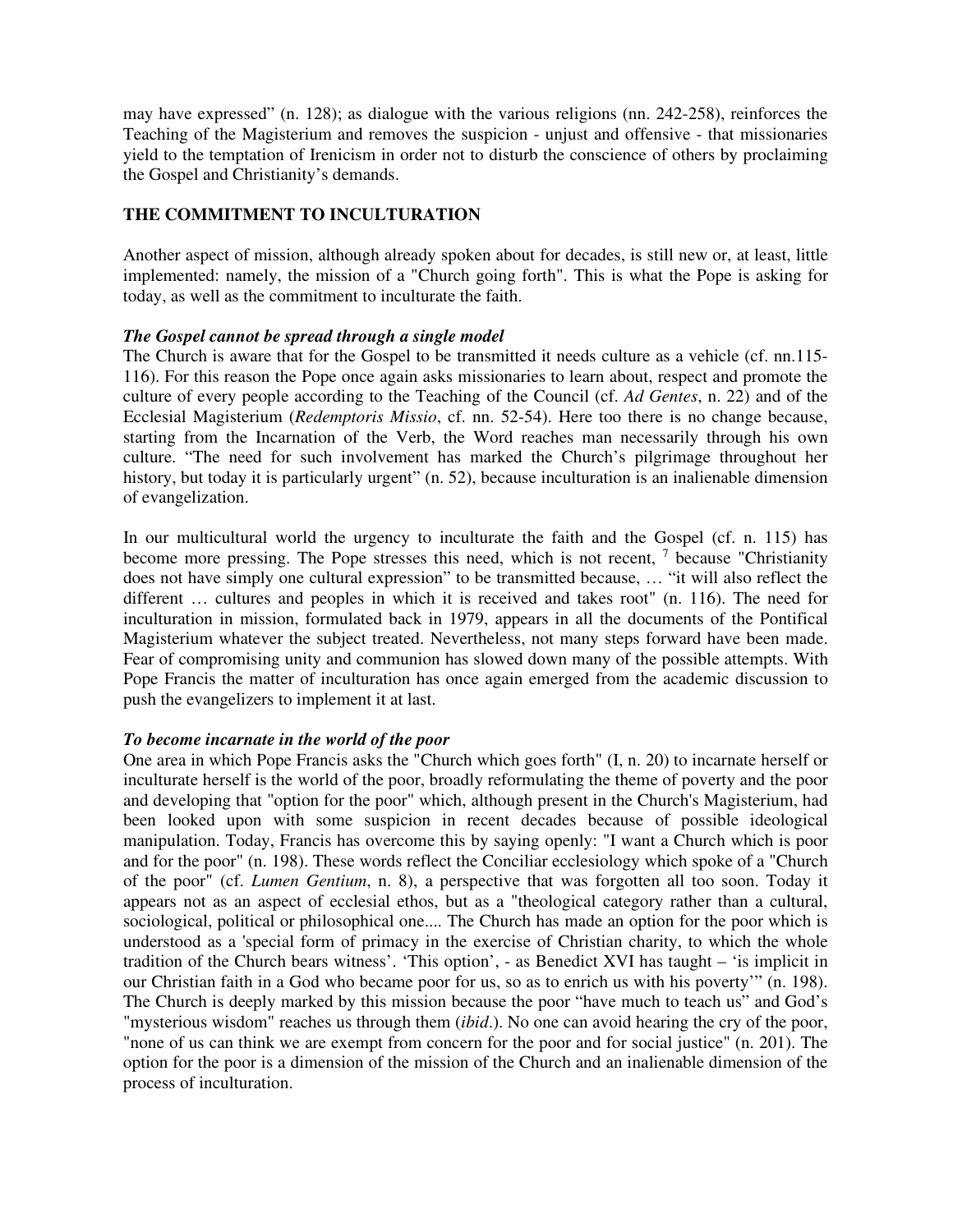## **A PLURIFORM MISSION**

The third novelty stems from what has been said so far. The Catholic Church in recent centuries, for well understood historical reasons, has sought to bring theological models and pastoral paradigms into uniformity to save unity, but they have served to slow evangelization rather than to stimulate it. Pope Francis has expressly stated that he wants to get out of this rigid framework to promote greater pluralism.

## *Promote greater pluralism*

Pope Francis has identified the basis in the Word's "unpredictable power.…The Church has to accept this unruly freedom of the word, which accomplishes what it wills in ways that surpass our calculations and ways of thinking" (n. 22). This intention is expressed in many of the quotations the Pope has taken from episcopal documents in *Evangelii Gaudium*, in addition to his insistence on the need for greater inculturation, such as adapting the proclamation of the Gospel to the various and different situations where the Church is; honouring the commitment to leave more room for local pastoral initiatives. "Nor do I believe that the papal Magisterium should be expected to offer a definitive or complete word on every question which affects the Church and the world. It is not advisable for the Pope to take the place of local Bishops in the discernment of every issue which arises on their territory. In this sense, I am conscious of the need to promote a sound '*decentralization*'" (n. 16). Francis does not overlook the risk of plurality in the Church, rather he foresees that the Church will be "*A people of many faces"* (n. 115), which "'will also reflect the different faces of the cultures and peoples in which it is revealed and takes root'"…as "the Church expresses her genuine catholicity and shows forth the 'beauty of her varied face'" (n. 116), because "the revealed message is not identified with any of them; its content is transcultural". One should "not fall into a needless hallowing of our own culture" (n.117).

This insistence on the incarnation of the one Church and her Magisterium in different cultural forms alters the style of the Magisterium as practiced up to now. The affirmation in *Redemptoris Missio,* according to which: "The need for such involvement (inculturation) has marked the Church's pilgrimage throughout her history" (n. 52). However, this expresses a hope rather than a fact. Even in recent years, while theoretically affirming the duty to inculturate the faith, implying different forms of approach to the mission, the Magisterium has above all warned against the risks and dangers inherent in a failed inculturation, thus blocking its realization. It is now time to implement the inculturation of the faith and of the Church in the variety and plurality of cultures. Pope Francis urges the Church to be courageous, creative, and to be open to the world without being hindered by the fear of making mistakes (cf. n. 49). If the Church adopts a plurality of forms, her mission will also become plural. In some circles she will follow the classical canons of the mission *ad gentes*, made up of preaching the Gospel, establishing the Christian community through the sacraments and promoting the values of the Kingdom.

## *The mission 'inter gentes'*

Elsewhere the Church will exercise what is called the mission *inter gentes* today, which will aim at promoting the values of the Kingdom in dialogue with non-Christian religions even without the need for Baptism. After all, in *Redemptoris Missio* Pope Wojtyla already recognized that there are "many people … brought up in other religious traditions … who belong to non-Christian religions … do not have an opportunity to come to know or accept the Gospel revelation or to enter the Church" (n.10). In such situations the Church's mission will aim at promoting those "values of the Kingdom" which are authentic human values, common to other religions, and are part of the Gospel of the Kingdom that Jesus announced. Thus the new evangelization of those who have distanced themselves from the Church will assume varied, flexible forms, ranging from the dialogue of life, to week-day meetings on the street or at work and eventually to forms of informal preaching (cf. n.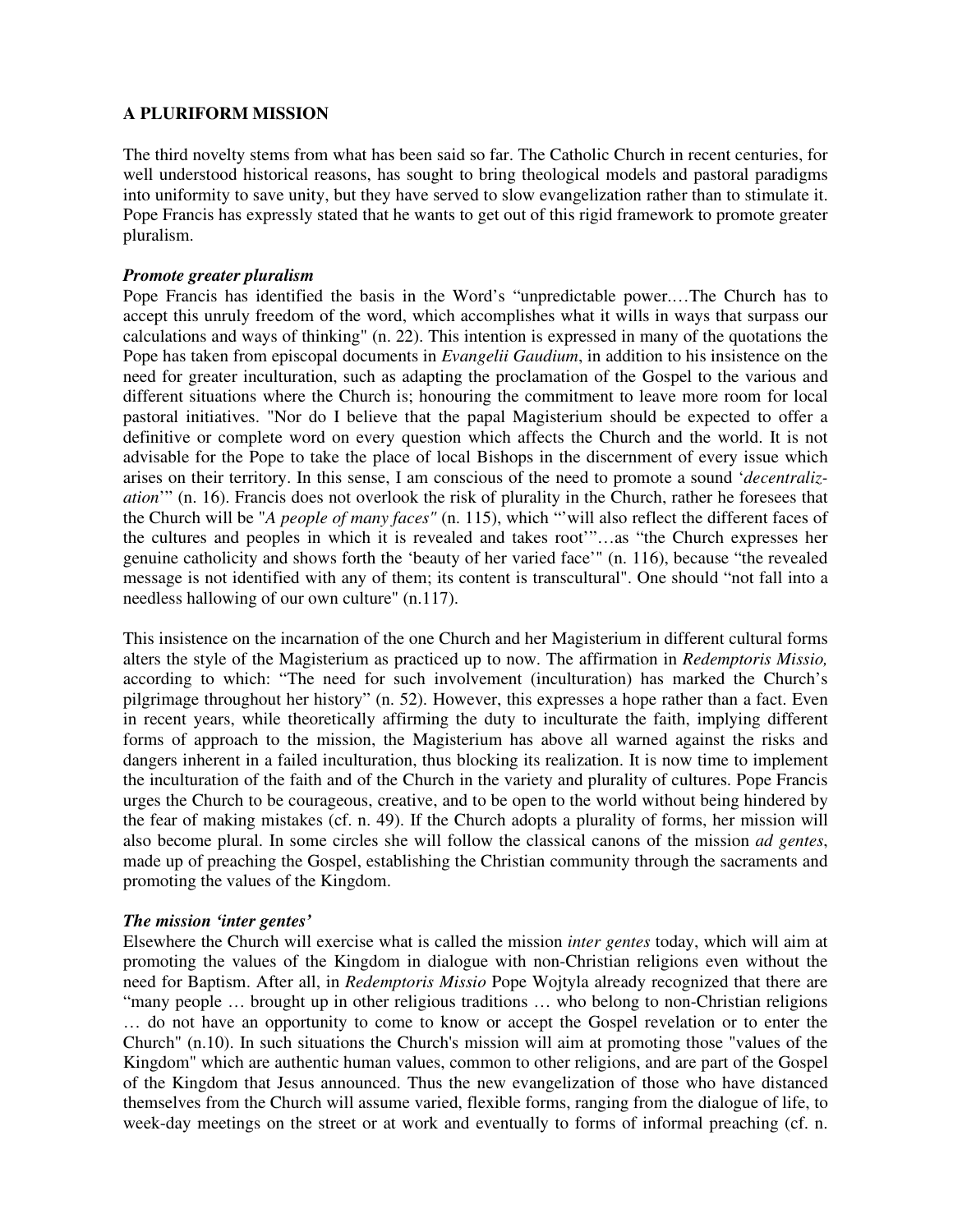127), which even without words seek to communicate, even without an explicit word, the core of the *kerygma*: that joyful proclamation that warms the heart of believers: "Jesus Christ loves you; he gave his life to save you; and now he is living at your side every day to enlighten, strengthen and free you" (n. 164).

## *Some new paths to take boldly*

Pope Francis does not offer the Church a new theology of the mission, nor even a new missionary spirituality, but "some thoughts about the spirit of the new evangelization" (n. 260). He points out to the Church and to missionaries some new paths to be travelled "boldly" (n. 261) and with "creativity" (n. 156). These will renew the Church - and especially the Missionary Institutes - and rejuvenate them more than any structural reform, of which everyone feels a great need, but which may remain only on paper and /or in good intentions.

## THE CONSEQUENCES FOR A MISSIONARY INSTITUTE

No long speech is needed to highlight the conclusions that a Missionary Institute should draw from Pope Francis' proposals in the field of mission. What is important is to be vigilant and not be guided by the criterion of "we have always done it this way" (n. 33). A first, very frequent temptation is to start by considering structural reforms. In this case nothing has changed in the structure of the Church and in the mission. What must be taken into consideration in view of the "pastoral and missionary conversion" requested by the Pope are the people, their attitudes and the respective Institutions' priorities with regard to mission. Temptations such as self-referentiality, sloth, pessimism and spiritual worldliness affect the individual missionary and his Institute and take away the joy of mission and evangelization. Attention to the on-going conversion of the individual and of the communities and their on-going formation in line with Francis' directions must be the first concern of a Missionary Institute. The risk that an Institute runs is to become set in its own tradition and in its method of mission pursued to date. Since the old missionary model from the past still holds considerable fascination for the Christian people, it may be quite difficult to modify it. Nevertheless, the Pope's directives as well as history demand a profound revision to make it simpler and more elastic. The mission of the "Church which goes forth" requires new attitudes that in turn postulate a new formation of mission and a new style of mission. This requires constant and periodic verification.

## *The conversion of the missionary is the priority*

The first and most urgent element of conversion concerns the evangelical quality of the missionary's *testimony*, which must assume a new more spiritual style of mission, concentrating on *being a disciple* and abandoning the tendency *to do many things* with an entrepreneurial attitude, characteristic of mission in the past. A *spiritual* style does not mean a *disembodied* style or out of context, quite the opposite. The presence of the missionary disciple must be like the Sermon on the Mount: to be "salt of the earth and light of the world", an evangelical presence in the midst of the crowds of people, a fraternal, supportive presence in the name of Jesus. The missionary disciples will be faithful *witnesses* who uphold the truths of the Lord and of his Gospel; shoots and signs of humanization: whose behaviour reveals the truth of their vocation as missionary disciples. They will proclaim with their lives, before preaching the word, the beauty and joy of knowing that they are loved by God, and that it is the mercy and tenderness of God that conquer hearts. In fact, "It is not by proselytizing that the Church grows, but 'by attraction' " (n. 15).

## *The missionary is at the service of the local Church and of its Pastors*

It goes without saying that the missionary disciple's role, in the "Church which goes forth", is subordinate to the mission, that of a *servant,* not of one who wants to realize his own projects, but of one who is sent out on mission. His charism in the Church is that of *being sent* by the Church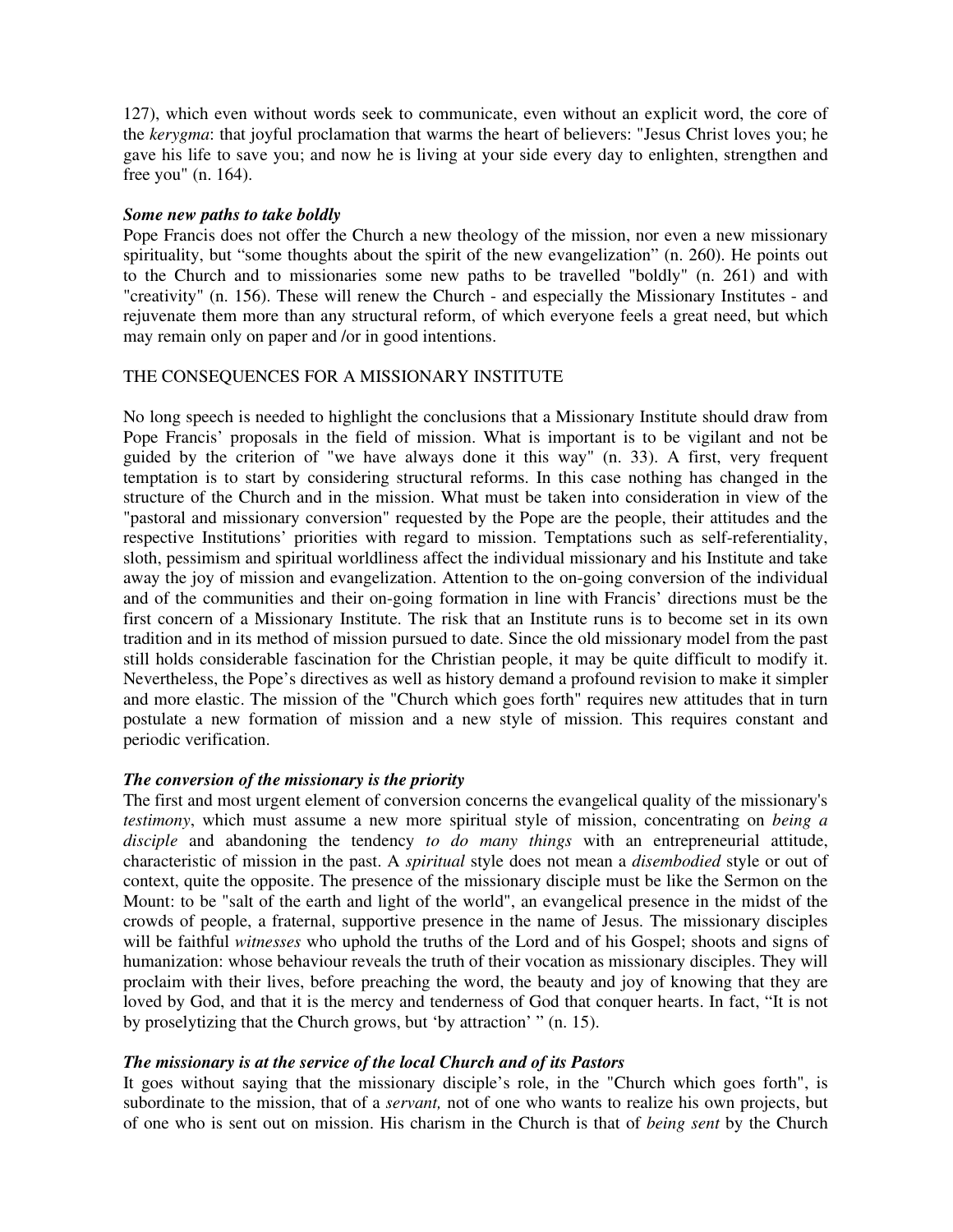herself; therefore his presence is subordinate, that of a servant. However, this does not imply passivity, but presupposes communion in mission and active and responsible obedience in view of evangelization.

 Therefore, the service of the missionary to the local Church must be marked by sympathy and empathy for those who are responsible for guiding the community. This attitude is particularly important, since the local leaders, engaged in the process of the inculturation of the faith and of the Church, have the right to expect the missionaries to be catalysts that promote this difficult and delicate operation, not critics.

The missionary must foster in the local Church *the memory of those who are far away* and the zeal to reach them. This altruism tends to fade, even disappear, when problematic internal issues arise within the community which are often urgent.

## *The commitment to help the poor must be constant*

Thus an important responsibility of the missionaries in the local Church is to recall the presence of the poor and the Church's commitment to overcome the situations that produce and maintain poverty. They must make the preferential "option for the poor" of the local community their own, live modestly and contribute to the creation of a "Church which is poor and for the poor" (n. 198), sharing in the communion of goods, reducing any dangerous dependence on economic, financial support from abroad, happy to be instruments of charity for the poor. A "Church which is poor and for the poor" will be distinguished by its basic services, the modest use of resources and employ the simple means usually available to the poor, in keeping with the aims of the mission. They will exercise their prophetic witness by denouncing everything that maintains situations of "inequality" (n. 52) that spawn injustice and violence and, together with the Pope, will say "no" to the "economy of exclusion" (n. 53), to " the idolatry of money and the dictatorship of an impersonal economy" (n. 55), 'economic … inequality… engenders violence,…" to "the 'throw away' culture (n. 53) and to "a globalization of indifference" (n. 54), all of which " prove … damaging to the social fabric" (n. 60) and are a dangerous deformation of the process of globalization and neo-capitalism prevailing today. And missionaries will adopt a lifestyle that respects the poor and creation.

## *The missionary will remind the local Church of its universality*

The missionary, from his own personal experience, will recall the Church's prophetic duty of "becoming the voice of the voiceless" (*Ecclesia in Africa*, n. 70), of not being ensnared by the local authorities, maintaining the distance that allows her to observe the social situation critically and especially of the poor.

Finally, inherent in the missionary's charism is his duty to remind people that the Church of Jesus Christ is larger than the local Church in which he lives, that those far away are awaiting the Gospel message and that there are those who have lost it. This reality that should not be overlooked, because evangelization comes before the *cure animarum*, as the first task of the Church (n. 15).

Ref: *Ad Gentes*, year 18 (2014), n. 2, second semester, pp. 150-161.

#### **FOOTNOTES**

- <sup>1</sup> From now on the numbers in brackets refer to the Apostolic Exhortation *Evangelii Gaudium*
- <sup>2</sup> Benedict XVI: Homily at the inauguration of the Fifth General Conference of the Latin-American and Caribbean Bishops' Conferece, at Aparecida Shrine, (13 May 2007)
- <sup>3</sup> B. Forte: *La Chiesa della Trinità*, Cinisello Balsamo, 1992, p. 319